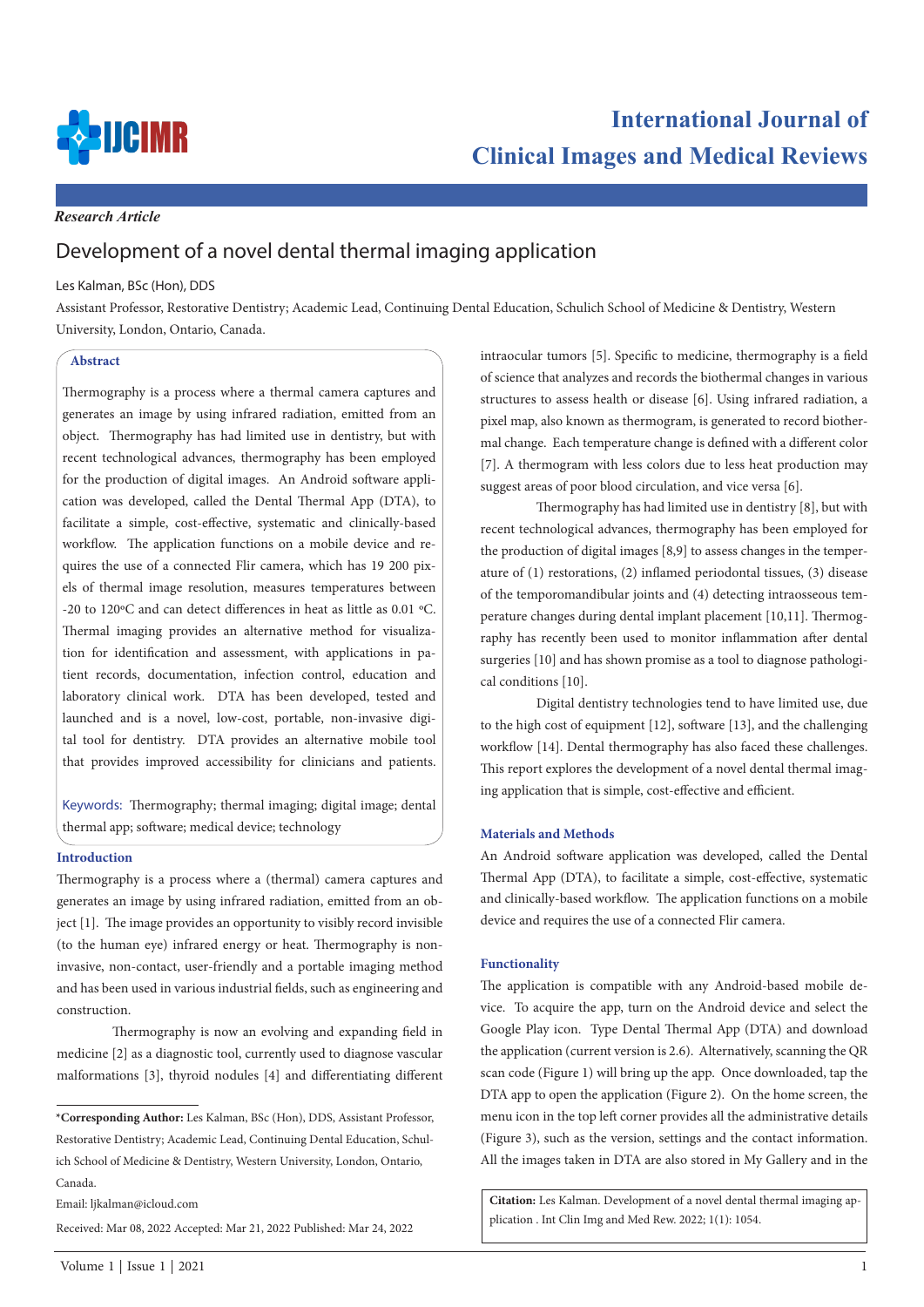Google Photos section.

To begin, tap the Start button (Figure 2). Connect and turn on and the Flir camera (either One Pro or the One Pro LT) and allow DTA to



**Figure 1:** QR code for DTA application.



**Figure 2:** DTA application home screen.



**Figure 3:** DTA administrative information.

access the camera (select OK). The DTA functions as an imaging app, similar to any smart phone camera. The image is based on heat and has a slight lag; therefore, it is recommended to move the phone slowly, allowing the image to process and then gently pressing the shutter release to take the thermal image. There are several selectable icons across the top of the screen (Figure 4), such as Visual, MSX, Thermal Palettes and Temperature.

The Visual feature (Figure 4) provides a standard non-



**Figure 4:** DTA icons sections.

thermal image, which is useful as a comparison or orientation image. Thermal images can be generated selecting the Thermal icon (Figure 5). There are several thermal palettes or filters to choose from, which drop down when the Palette icon is selected (Figure 6). Each palette



**Figure 5:** Thermal function.

will have a different colour representation of the heat energy of the object.

The MSX (Multi-Spectral Dynamic) icon (Figure 6) provides improved delineation of objects in the thermal image mode. The Temperature icon (Figure 7) provides a minimum and maximum tempera-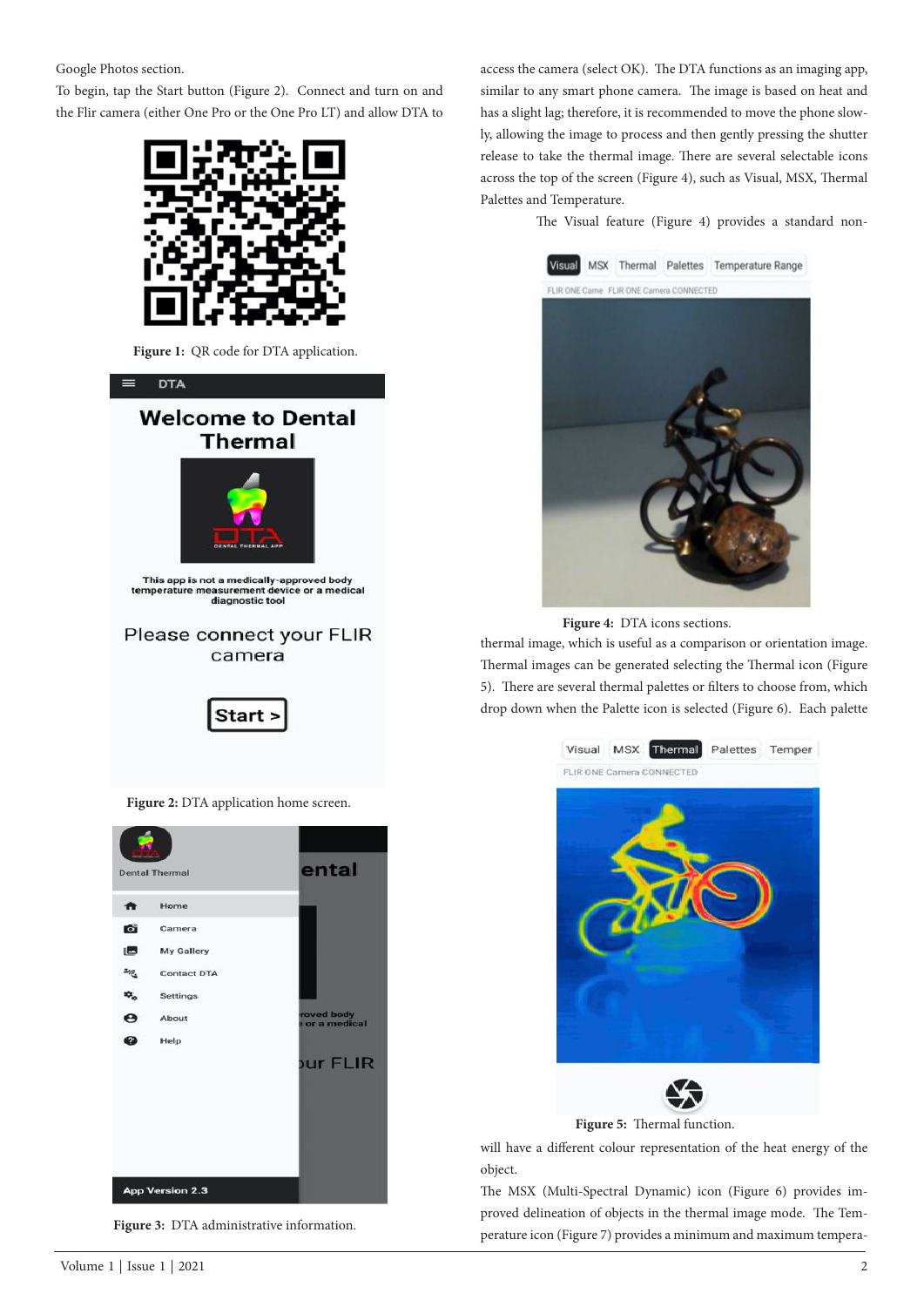

**Figure 7:** Temperature ranges.



**Figure 8:** Zoom feature.



**Figure 9:** Draw/write features.



Figure 10: Colour and opacity selections.

ture range in the image. Either Celsius or Fahrenheit may be selected. The exact surface temperature of a specific object may be determined by touching the screen where the temperature value is desired. There is a zoom in feature, activated by pinching the image in the screen, similar to other smart phone cameras (figure 8). The area that has been zoomed in is the 'head' of the cyclist, seen in Figure 7.

 This app also provides draw on and write on features (Figure 9). For drawing, select the brush, desired colour and opacity (Figure 10). Labels can also be attached to images by selecting the Text icon (Figure 11), typing in the text and then simply sliding the label to the desired location. An eraser, other filters and emojis are also available, should the need arise. When the thermal image is ready to be saved, tap the download icon ↓ (Figure 11). A section for the Patient or Project name will drop down (Figure 12) with a section for Notes.

Type in the required information and then tap the Save button. The image, the name and notes and all relevant information will now be saved as a png file. The saved image can now be transfer or shared through any pathway for communication (text, email, etc.).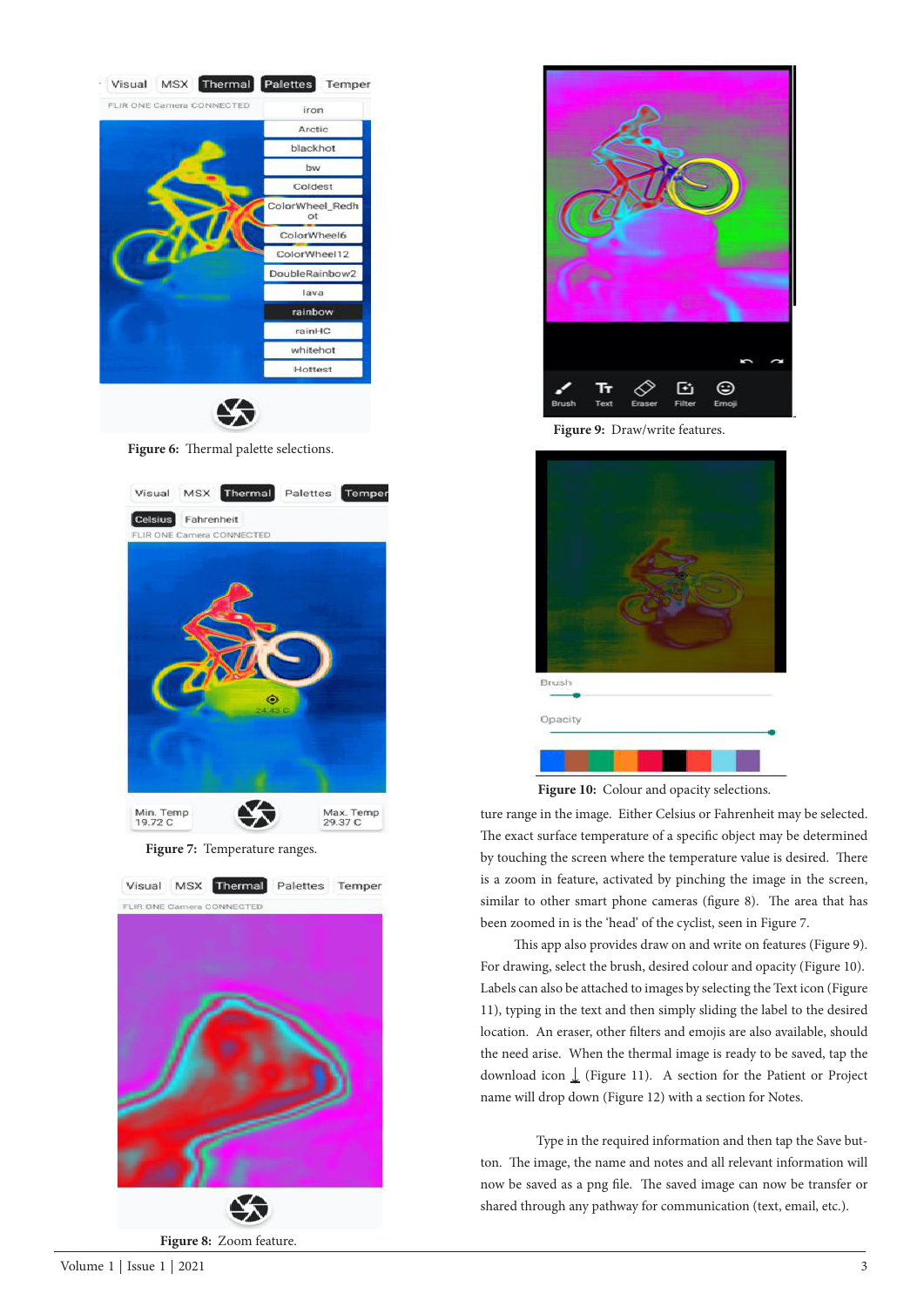



**Figure 12:** Patient or project information.

#### **Image Capture**

Flir One Pro-Series cameras were developed as an extension of the smart devices through an adjustable 4 mm FLIR OneFIT TM connector attachment. This camera is a measurement tool that produces high thermal resolution images. Flir One Pro-Series includes the One Pro model and the One Pro LT model, which have similar functions. These models were equipped with FLIR VividIR and MSX® (Multi-Spectral Dynamic Imaging) that will enhance thermal images for better visualization. The Flir One Pro has 19 200 pixels of thermal image resolution, measures temperatures between -20 to 120 °C and can detect differences in heat as little as  $0.01 \text{ °C}$  [15].

#### **Discussion**

It is recognised in dentistry that proper visualization remains a key component to the examination [16]. Thermal imaging provides an alternative method for visualization, providing an unconventional



**Patient or Project** Patient X Pre-op

# **Notes** Surface temp May 14, 2021

method of identification and assessment. This permits the invisible to be visible, which presents several immediate fields of application. The first application is patient records and documentation. In dentistry, it is essential to document certain aspects of the patient visit. Prescreening, utilizing surface temperature, has been and still remains a common practice. DTA provides a simple, accurate and cost-effective method to determine the patient's surface temperature [17] and provides the proper documentation, with the patient's name and date, ideal for records and documentation (Figure 13). Figure 11: Text selection. **Figure 13:** Patient's surface temperature documentation.

> The second application is infection control. Hard surface disinfection is critical to dentistry, but it can be difficult to confirm or recall if it was completed. Figure 14 contains images of the same countertop at approximately the same time. Figure 14 (left) is a photo im-



**Figure 14:** Hard surface disinfection.

age, while Figure 14 (right) is the thermal image. The thermal image depicts the energy from a recently placed hand, demonstrating that it just touched the countertop. In a dental setting, it would be prudent to disinfect that surface again. Properly fitted masks are also critical in dentistry, especially during the pandemic. The N95 fit test is quite subjective [18] and the DTA app could provide an alternative evaluation. Figure 15 is an individual exhaling while wearing a KN95 mask . The area of darker greyness under the left eye illustrates heat and could be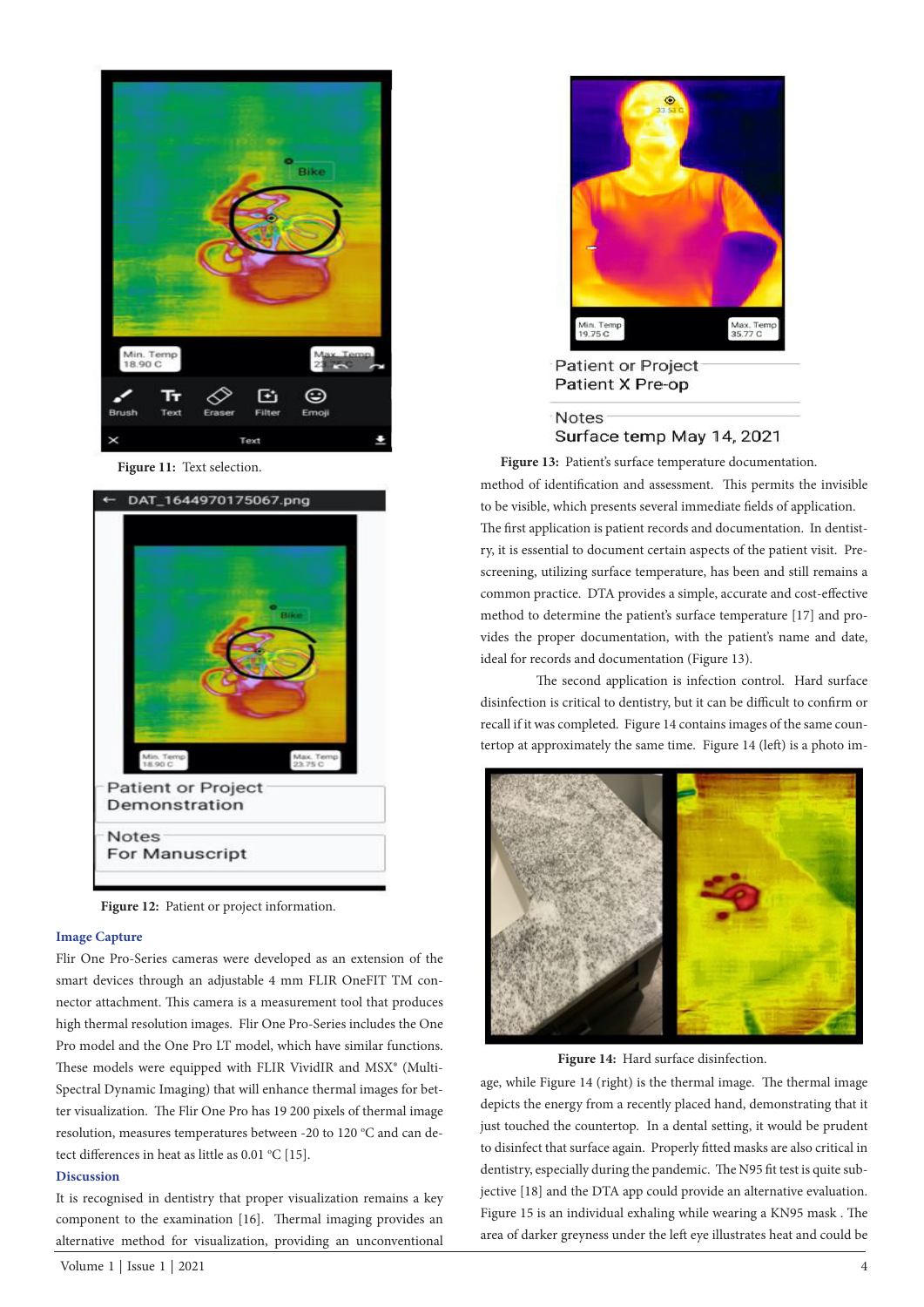

**Figure 15:** KN95 mask thermography.

interpreted as a leaky seal. DTA could be explored for further evaluation.

Education is the third application. The training of dental students involves several peripherals and materials, to provide additional information for the diagnosis and treatment of disease [19]. Many peripherals and materials are sensitive and are influenced by how they are handled by the student/operator. Improper handling and use can result in inaccurate diagnoses. The DTA app provides



**Figure 16:** Drilling thermography.



guidance for instruction and confirmation of appropriate operator performance. For example, Figure 16 is a thermal image of a drill performing a preparation on a model. The thermal image illustrates that substantial heat has been generated, which is detrimental to the health of the tooth [20]. DTA can be used to identify these situations and rectify the procedure before an iatrogenic problem occurs [21]. Similarly, testing a tooth's vitality may require thermal testing (with cold). If performed improperly, the wrong diagnosis could be concluded. Figure 17 illustrates this procedure and the thermal image demonstrates whether an adequate testing scenario has occurred.



**Figure 18:** Thermography occlusion visualization.

A final application is laboratory clinical work. Prostheses must be properly evaluated before they are delivered to the patient. A specific evaluation is establishing a proper bite, which is typically performed with sprays and papers. Figure 18 is a thermal image of a mandibular prosthesis. The image illustrates high temperatures at the lower front area. This was due to excessive heat caused by biting, or occluding, with the upper teeth. This energy seems concentrated in a localized area and should be equalized to the other teeth. DTA could be used as a novel visualization record to assess and document how the teeth come together prior to patient delivery.

DTA is a fluid and dynamic application. Further research is required to explore novel applications and develop research investigations. Although DTA has been developed as an application for clinicians, there is the possibility that it could be expanded as a tool for teledentistry and connected oral health.

# **Conclusions**

A novel software application, called Dental Thermal App, has been developed, tested and launched onto Google Play. The application has been revised and approved by the Teledyne FLIR Developer Community is now available for download and use. DTA is a novel, low-cost, portable, non-invasive digital tool for dentistry. The software could provide limitless applications in imaging, assessment, identification and documentation. DTA provides an alternative mobile tool that provides improved accessibility for clinicians and patients.

#### **Acknowledgments**

A very special thank you to Lina Kalman (CDA II), for the countless hours of input and advice during development, and to Arti Saxena for **Figure 17:** Cold test thermography.